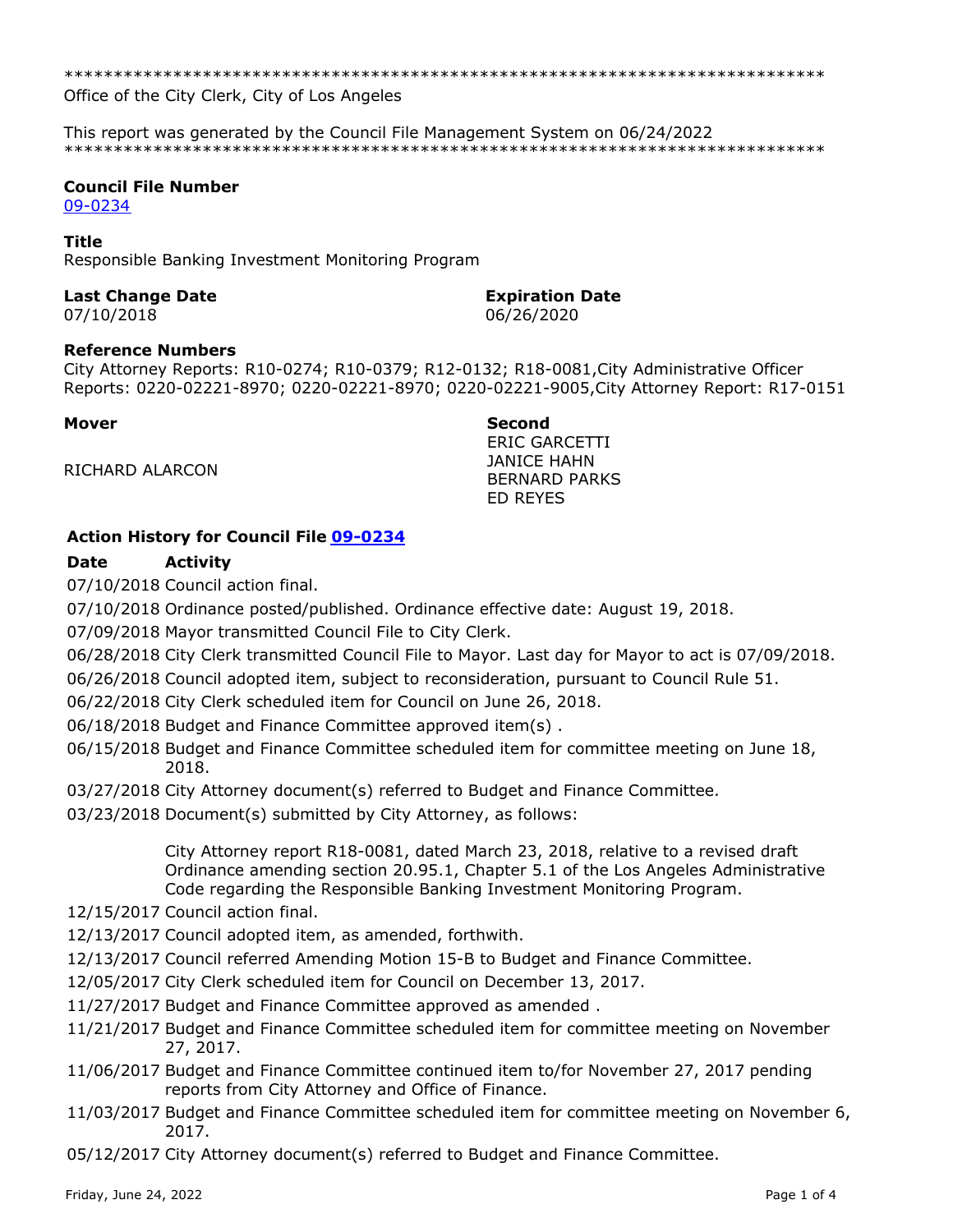05/11/2017 Document(s) submitted by City Attorney, as follows:

City Attorney report R17-0151, dated March 11, 2017, relative to an ordinance amending section 20.95.1, Chapter 5.1 of the Los Angeles Administrative Code regarding the Responsible Banking Investment Monitoring Program.

- 05/30/2012 Council action final.
- 05/29/2012 Mayor transmitted file to City Clerk. Ordinance effective date: July 2, 2012.
- 05/16/2012 City Clerk transmitted file to Mayor. Last day for Mayor to act is May 29, 2012.
- 05/15/2012 Council adopted item, as amended, forthwith.
- 05/11/2012 City Attorney document(s) referred to Council.
- 05/11/2012 Document(s) submitted by City Attorney, as follows:

City Attorney report R12-0134, dated May 11, 2012, relative to the revised draft ordinance adding Section 20.95.1 to Chapter 5.1 of the Los Angeles Administrative Code to provide for the establishment of a Responsible Banking Investment Monitoring Program.

- 05/10/2012 City Clerk scheduled item for Council on May 15, 2012.
- 05/10/2012 Budget and Finance Committee waived consideration of item .
- 05/10/2012 City Attorney document(s) referred to Budget and Finance Committee.
- 05/09/2012 Document(s) submitted by City Attorney, as follows:

City Attorney report R12-0132, dated May 9, 2012, relative to an ordinance adding Section 20.95.1 to Chapter 5.1 of the Los Angeles Administrative Code to provide for the establishment of a Responsible Banking Investment Monitoring Program.

- 03/09/2012 Council action final.
- 03/09/2012 Mayor transmitted Council File to City Clerk.
- 03/02/2012 City Clerk transmitted file to Mayor. Last day for Mayor to act is March 12, 2012.
- 02/29/2012 Council adopted item, as amended, forthwith.
- 02/29/2012 City Administrative Officer document(s) referred to Council.
- 02/28/2012 Document(s) submitted by City Administrative Officer, as follows:

City Administrative Officer report 0220-02221-9006, dated and submitted in Budget and Finance Committee on February 27, 2012, relative to the support letter from Bank of America on the proposed Responsible Banking Ordinance.

- 02/27/2012 Budget and Finance Committee approved as amended .
- 02/24/2012 City Clerk scheduled item for Council on February 29, 2012(Committee report to be submitted in Council).
- 02/23/2012 Budget and Finance Committee scheduled item for committee meeting on February 27, 2012.
- 02/22/2012 City Administrative Officer document(s) referred to Budget and Finance Committee.
- 02/17/2012 Document(s) submitted by City Administrative Officer, as follows:

City Administrative Officer report 0220-02221-9005, dated February 17, 2012, relative to the report back on comparative analysis of three proposals for a Responsible Banking Ordinance.

- 12/05/2011 Budget and Finance Committee continued item to/for a date to be determined.
- 12/02/2011 Budget and Finance Committee scheduled item for committee meeting on December 5, 2011.
- 12/02/2011 City Administrative Officer document(s) referred to Budget and Finance Committee.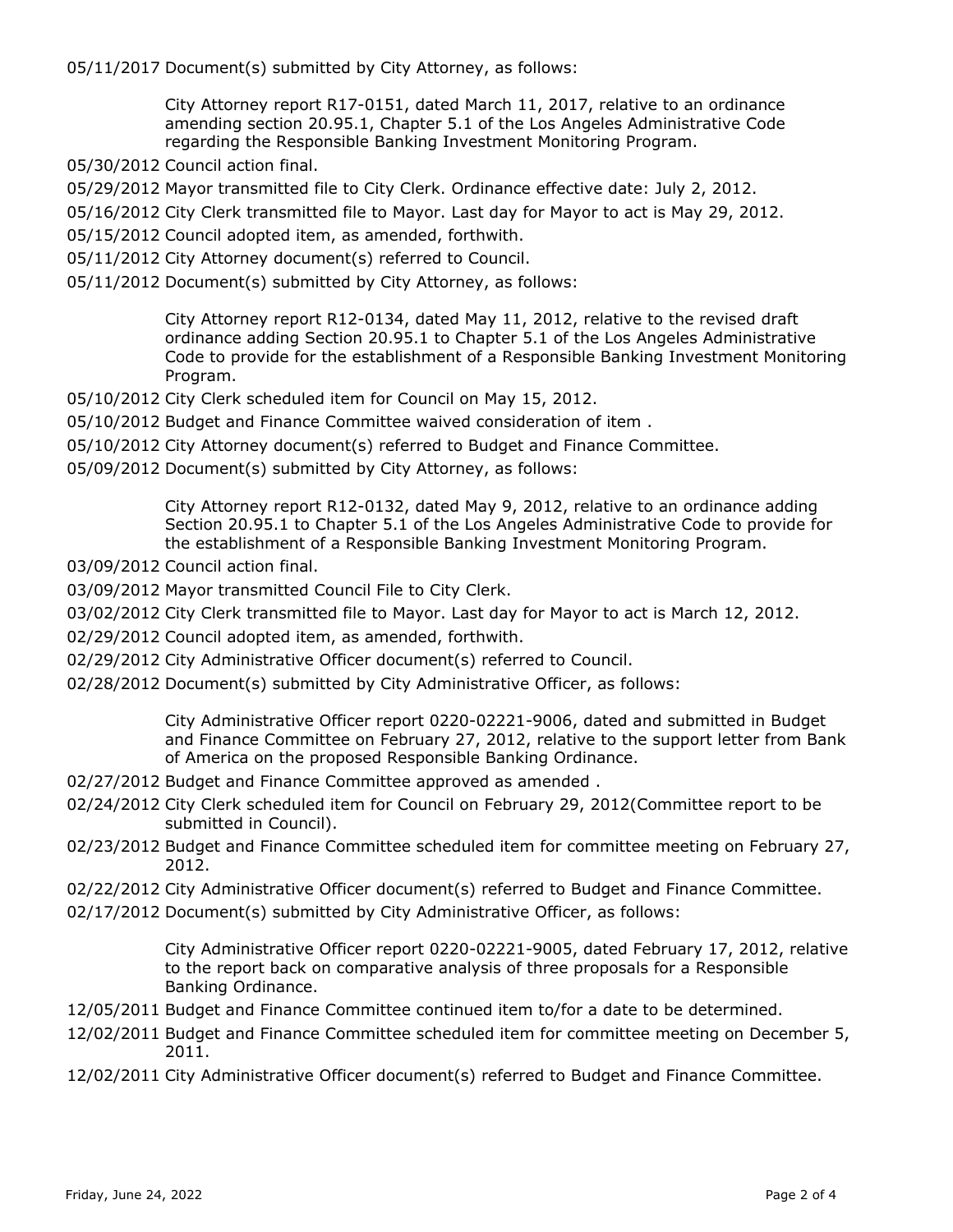12/02/2011 Document(s) submitted by City Administrative Officer, as follows:

City Administrative Officer report 0220-02221-8970, dated December 1, 2011, relative to the report back to discussions relating to the Responsible Banking Ordinance (RBO) Implementation plan and Amending Motion 24A.

- 11/21/2011 Budget and Finance Committee continued item to/for a date to be determined.
- 11/21/2011 City Administrative Officer document(s) referred to Budget and Finance Committee.
- 11/18/2011 Budget and Finance Committee scheduled item for committee meeting on November 21, 2011.
- 11/18/2011 Document(s) submitted by City Administrative Officer, as follows:

City Administrative Officer report 0220-02221-8970, dated November 18, 2011, relative to the implementation plan for the responsible Banking Ordinance and Amending Motion 24A.

- 04/18/2011 Budget and Finance Committee continued item to/for a date to be determined.
- 04/15/2011 Budget and Finance Committee scheduled item for committee meeting on April 18, 2011.
- 11/22/2010 Budget and Finance Committee continued item to/for 60 days.
- 11/19/2010 Budget and Finance Committee scheduled item for committee meeting on November 22, 2010.
- 11/15/2010 Budget and Finance Committee continued item to/for a date to be determined.
- 11/12/2010 Budget and Finance Committee scheduled item for committee meeting on November 15, 2010.
- 11/08/2010 Budget and Finance Committee continued item to/for a date to be determined.
- 11/05/2010 Budget and Finance Committee scheduled item for committee meeting on November 8, 2010.
- 11/04/2010 City Clerk transmitted City Attorney document(s) to Budget and Finance Committee .
- 11/04/2010 City Attorney Report R10-0379 document(s) referred to Budget and Finance Committee; Jobs and Business Development Committee.
- 11/04/2010 Document(s) submitted by City Attorney, as follows:

City Attorney report R10-0379, dated November 4, 2010, relative to an ordinance amending Sections 20.94 through 20.93.3 of Chapter 5.1 of Division 20 of the Los Angeles Administrative Code for the establishment of a Responsible Banking Investment Monitoring Program.

- 11/04/2010 City Attorney Report R10-0274 document(s) referred to Budget and Finance Committee; Jobs and Business Development Committee.
- 11/04/2010 Corrected Referral per Council President Office to include Budget and Finance Committee.
- 10/26/2010 Jobs and Business Development Committee approved item(s) .
- 10/22/2010 Jobs and Business Development Committee scheduled item for committee meeting on October 26, 2010.
- 08/10/2010 City Attorney document(s) referred to Jobs and Business Development Committee.
- 08/06/2010 Document(s) submitted by City Attorney, as follows:

City Attorney report R10-0274, dated August 6, 2010, relative to an ordinance amending the Los Angeles Administrative Code to provide for the establishment of a responsible banking investment monitoring program.

- 03/10/2010 Council action final.
- 03/05/2010 Council adopted item as amended, subject to reconsideration, pursuant to Council Rule 51.
- 03/01/2010 City Clerk scheduled item for Council on March 5, 2010.

02/23/2010 Jobs and Business Development Committee approved as amended .